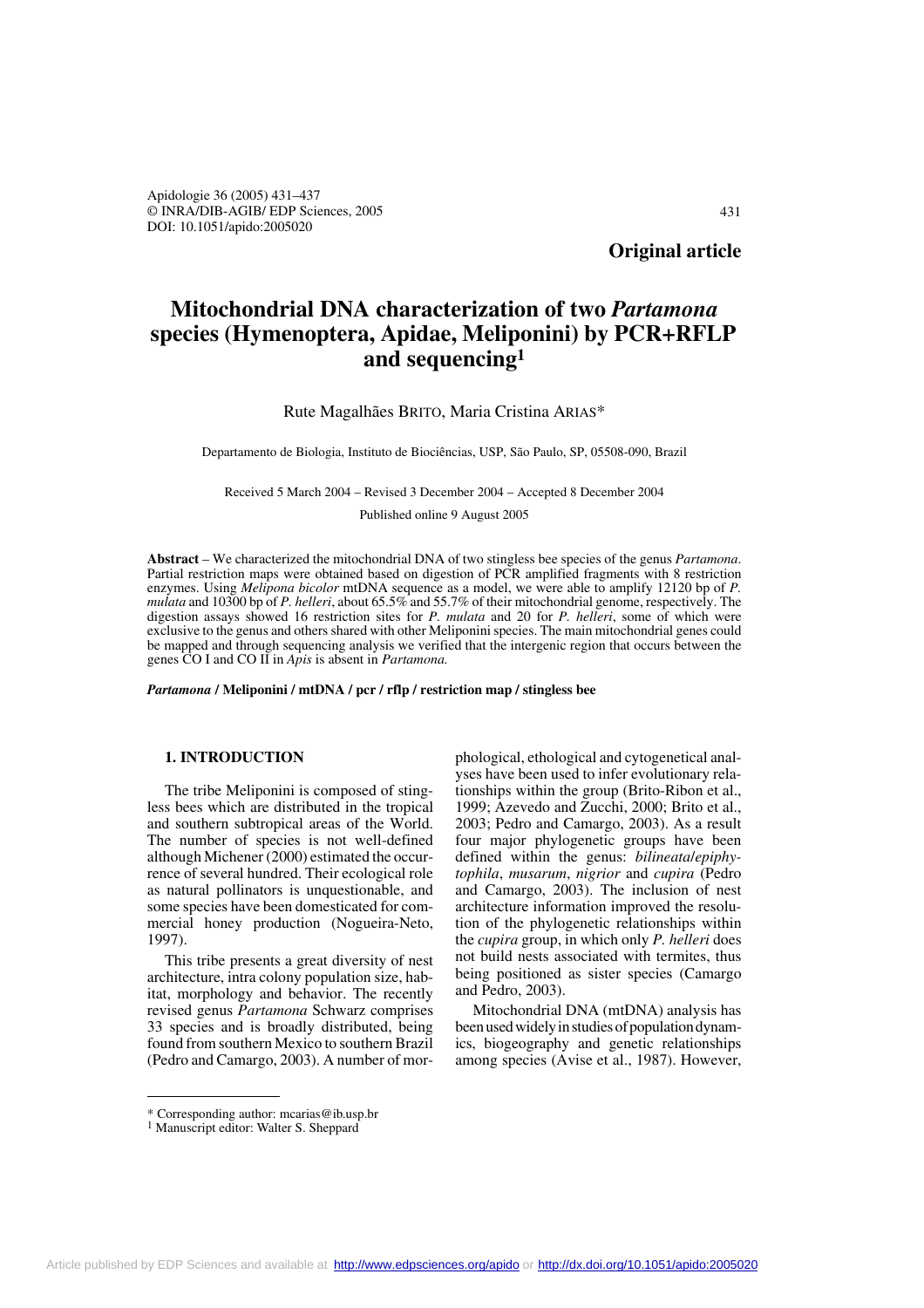for stingless bees these studies are only beginning, with just a few species belonging to the genera *Plebeia* Schwarz and *Melipona* Illiger having been studied so far (Francisco et al., 2001; Francisco, 2002; Silvestre et al., 2002; Weinlich et al., 2004).

This present work reports the partial characterization of the mitochondrial genome for two *Partamona* species of the *cupira* group: *P. helleri* (Friese) that has a large geographical distribution (from south to northeastern Brazil in the Atlantic Forest) and *P. mulata* (Moure) that is restricted to "cerrado" (savanna like) areas in central western Brazil. Also, although they belong to the same species group (*cupira*), *P. helleri* is not associated with termite nests.

#### **2. MATERIALS AND METHODS**

Individuals from one natural nest of *Partamona mulata* and one of *P. helleri* were collected, respectively, in Poconé, MT (16° 18' LS, 56° 31' LW) and Viçosa, MG (20° 45' LS, 42° 52' LW), Brazil, and used for the mtDNA analyses.

Total DNA was extracted using ten thoraces per tube following the methodology of Sheppard and McPheron (1991). For the mtDNA amplification, primers designed for *Apis mellifera* (Hall and Smith, 1991; Arias et al., 1998), *Melipona bicolor* (Silvestre, 2002) and others insects (Simon et al., 1994) were tested in a total of 116 combinations. The PCR reactions were performed in 50 µL, containing 0.5 µL of DNA extraction, 5 µL of 10 X PCR buffer, 1.5  $\mu$ L of each primer (20  $\mu$ M), 5  $\mu$ L of dNTPs (2 mM each),  $1.\overline{5}$  µL of MgCl<sub>2</sub> (50 mM) and 2.5 U of *Taq* DNA polymerase (Invitrogen). The PCR amplifications followed the conditions described elsewhere (Francisco et al., 2001). However the annealing temperature and the cycle number were adjusted for each primer combination to improve the reaction specificity (Tab. I). The PCR products, 10 µL of each reaction, were submitted to electrophoresis on 0.8% agarose gels. The gels were stained with ethidium bromide, visualized and photographed under UV light with Polaroid film.

Digestions of PCR fragments were carried out using 13 different restriction enzymes: *Bcl* I; *Bgl* II; *Eco*R I; *Eco*R V; *Hae* III; *Hind* III; *Pst* I; *Pvu* II; *Sca* I; *Xba* I; *Xho* I (Boehringer Mannheim Biochemica); *Cla* I (Gibco BRL) and *Nde* I (New England Biolabs). The reactions were prepared with  $3 \text{ to } 5 \mu L$ of the PCR amplified DNA and 5 U of restriction enzyme following the manufactures instructions, and incubated overnight. For double digestions, the DNA was first digested overnight with one enzyme,

precipitated, and then digested with the second enzyme.

The fragment amplified with the primer pair COI-IIF/mtD18 from both species (see Tab. I in Results) was cloned and sequenced. The cloning was carried out using the M-13 vector (pGEM T-Easy – Promega) and the sequencing reactions were performed using a Big Dye Terminator kit (Applied Biosystem), according to their respective protocols. The single strand fragments originated were analyzed by an automated sequencer ABI-PRISM 310 (Perkin Elmer), and sequence alignments were performed with the programs Generunner V3.00 (Hastings Software) and MultiAlign 5.4.1 (Corpet, 1988).

### **3. RESULTS AND DISCUSSION**

# **3.1. Mitochondrial DNA fragments of** *Partamona mulata* **and** *P. helleri*

From the 116 primer pair combinations, 17 mtDNA regions amplified in *P. mulata* and 13 in *P. helleri*. Figure 1 presents the amplified fragments and their positions in comparison to the *M*. *bicolor* mtDNA genome (Silvestre, 2002). Some amplified regions overlapped. Table I summarizes those data and also the PCR conditions determined for each primer pair.

The sum of the fragments amplified, discounting overlapping stretches, is about 12120 bp for *P. mulata* and 10300 bp for *P. helleri*. Assuming that *Partamona* mtDNA has the same genome size (18500 bp) as *M*. *bicolor* and other Meliponini (Francisco et al., 2001; Silvestre, 2002; Fernandes-Salomão et al.*,* 2002; Weinlich et al., 2004), we were able to amplify 65.5% and 55.7%, respectively (Fig. 1).

Some mtDNA regions did not amplify even using several primer combinations and modifications in the PCR conditions. One of the main regions absent in our map (Fig. 1) corresponds to the region encompassing the genes ND5 and ND4, although a short incomplete fragment was obtained for *P. mulata*. We believe that sequencing the adjacent regions and designing specific primers for *Partamona* mtDNA would be the best strategy for further sequencing attempts. A second area of absence in our map corresponds to the A+T rich region, or control region, the size of which is quite difficult to estimate since no data have been obtained for any Meliponini species to date.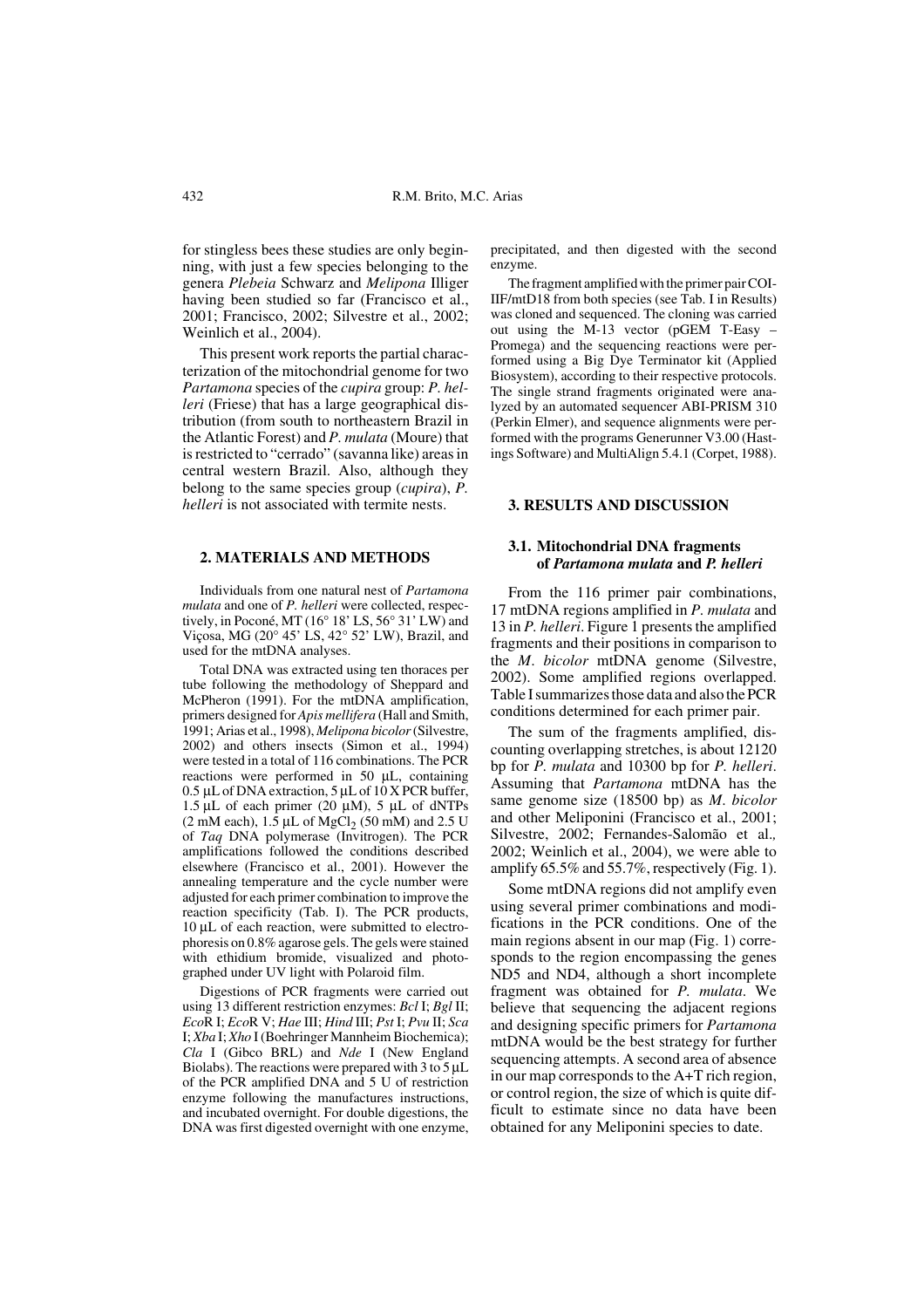**Table I.** PCR conditions and primer pairs that resulted in amplification of *Partamona* mtDNA. Gene content per region, fragment length (**Fl**) in base pair (bp) expected (according to *Melipona bicolor*) and observed, annealing temperature (**At**) in Celsius degrees and (number of PCR cycles) are shown. (**-**): Not amplified.

| Fragment<br>(see Fig. 1) | Primers          | Principal genes | Fl (bp)<br>expected | At (No. of cycles) |              | Fl (bp)<br>observed | Primer<br>reference |
|--------------------------|------------------|-----------------|---------------------|--------------------|--------------|---------------------|---------------------|
|                          |                  |                 |                     | P. mulata          | P. helleri   |                     |                     |
| $\mathbf I$              | mtD <sub>2</sub> | ND2, COI        | 2200                | 43.5 (45×)         | 43 (45×)     | 2000                | $\rm{a}$            |
|                          | mtD9             |                 |                     |                    |              |                     | $\rm{a}$            |
| $\mathbf{I}$             | mtD7             | COI, COII       | 1600                | 43.5 $(45x)$       | 47 $(35x)$   | 1600                | $\rm{a}$            |
|                          | <b>COI-IIR</b>   |                 |                     |                    |              |                     | b                   |
| Ш                        | COI-IIF          | COI, COII       | 900                 | 43 $(40\times)$    | 43.5 $(35x)$ | 900                 | b                   |
|                          | mtD18            |                 |                     |                    |              |                     | $\rm{a}$            |
| IV                       | mtD19            | ATP8, ATP6      | 1100                | 42(35x)            | 42 $(35x)$   | 1200                | $\rm{a}$            |
|                          | Seq11            |                 |                     |                    |              |                     | $\mathbf c$         |
| V                        | Seq10            | ATP8, ATP6      | 751                 | 42 $(35x)$         | 42 $(35x)$   | 800                 | $\mathbf c$         |
|                          | Seq11            |                 |                     |                    |              |                     | $\mathbf c$         |
| VI                       | Seq24            | $_{\rm COIII}$  | 600                 | 42 $(35x)$         |              | 600                 | $\mathbf c$         |
|                          | mtD22            |                 |                     |                    |              |                     | $\rm{a}$            |
| VII                      | 5612R            | COIII, ND3      | 1100                | 44 $(35x)$         | 43 $(40x)$   | 1100                | d                   |
|                          | tPheF            |                 |                     |                    |              |                     | $\mathbf c$         |
| VIII                     | Seq35            | ND5, ND4        | 900                 | 41.5 $(35x)$       |              | 900                 | $\mathbf c$         |
|                          | tHisF            |                 |                     |                    |              |                     | $\mathbf c$         |
| $\it IX$                 | Seq29R           | ND4             | 400                 | 42 $(35x)$         | 42 $(35x)$   | 400                 | $\mathbf c$         |
|                          | ND4F             |                 |                     |                    |              |                     | $\mathbf c$         |
| X                        | mtD24            | ND <sub>4</sub> | 667                 | 42 $(35x)$         | 42 $(35x)$   | 700                 | $\rm{a}$            |
|                          | ND <sub>4F</sub> |                 |                     |                    |              |                     | $\mathbf c$         |
| XI                       | Seq38            | ND <sub>6</sub> | 1400                | 42 $(35x)$         |              | 1200                | $\mathbf c$         |
|                          | AMB16            |                 |                     |                    |              |                     | d                   |
| $\mathbf{X}\mathbf{II}$  | Seq38            | ND6, cytB       | 1400                | 42 $(35x)$         | 42 $(35x)$   | 1400                | $\mathbf c$         |
|                          | mtD28            |                 |                     |                    |              |                     | $\rm{a}$            |
| XIII                     | Seq38            | ND <sub>6</sub> | 1000                | 42(35x)            |              | 1100                | $\mathbf c$         |
|                          | mtD27            |                 |                     |                    |              |                     | $\rm{a}$            |
| XIV                      | mtD26            | cytB, ND1       | 1700                | 42 $(35x)$         | 42 $(35x)$   | 1700                | $\rm{a}$            |
|                          | mtD30            |                 |                     |                    |              |                     | $\rm{a}$            |
| ${\it XV}$               | 16SF             | 16S             | 800                 | 43.5 $(35\times)$  | 43 $(35x)$   | 800                 | b                   |
|                          | MEL <sub>3</sub> |                 |                     |                    |              |                     | $\mathbf c$         |
| XVI                      | 16SF<br>16SR     | 16S             | 600                 | 42(35x)            | 42 (35×)     | 600                 | b<br>$\mathbf b$    |
| <b>XVII</b>              | mtD36            | 16S/12S         | 1800                | 53 $(35x)$         | 53 $(35x)$   | 1800                | $\rm{a}$            |
|                          | 16SR             |                 |                     |                    |              |                     | $\mathbf b$         |
|                          |                  |                 |                     |                    |              |                     |                     |

a - Simon et al. (1994); b - Hall and Smith (1991); c - Silvestre (2002); d - Arias et al. (1998).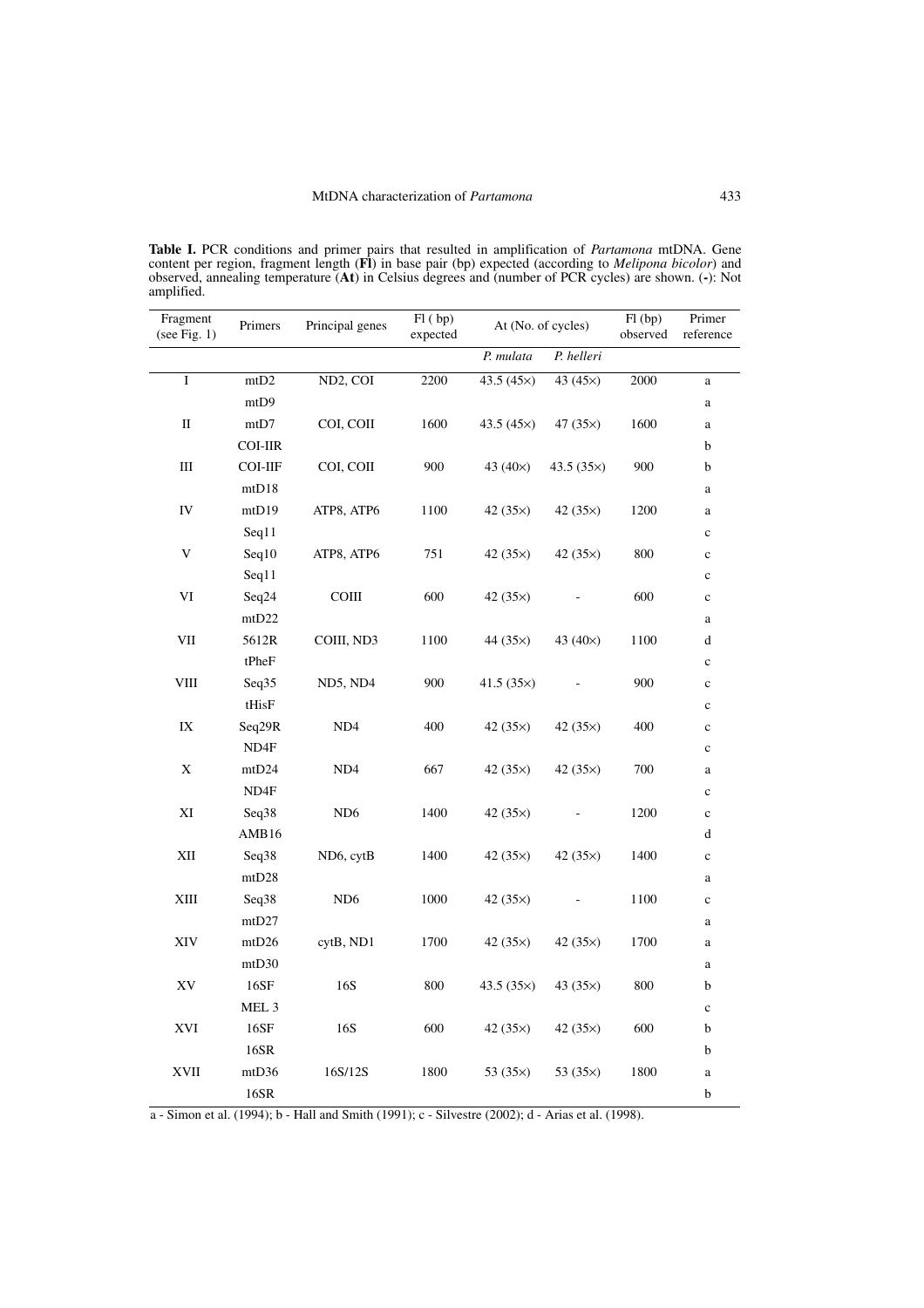# 434 R.M. Brito, M.C. Arias



**Figure 1.** Linearized restriction maps, PCR-amplified regions for *Partamona mulata* and *P. helleri* and the main gene positions, using the *Melipona bicolor* mitochondrial genome as a guide. Amplified fragments are represented by bars and roman numbers (see Tab. I). Regions not amplified are represented by dotted lines. The A+T rich region and tRNAs were not represented. B, *Bcl* I; G, *Bgl* II; C, *Cla* I; E, *Eco*R I; A, *Hae* III; D, *Hind* III; N, *Nde* I; P, *Pst* I. Italic letters represent restriction sites conserved between both species. ND2, NADH dehydrogenase subunit 2; COI, cytochrome c oxidase subunit 1; COII, cytochrome c oxidase subunit 2; 8, ATP F<sub>0</sub> synthase subunit 8; 6, ATP F<sub>0</sub> synthase subunit 6; COIII, cytochrome c oxidase subunit 3; ND3, NADH dehydrogenase subunit 3; ND4, NADH dehydrogenase subunit 4; ND6, NADH dehydrogenase subunit 6; cytB, cytochrome B; ND1, NADH dehydrogenase subunit 1; 16S, large subunit ribosomal RNA; 12S, small subunit ribosomal RNA.

The sizes of the amplified fragments were similar to expected, according to the *M*. *bicolor* mtDNA sequence (Silvestre, 2002) (Tab. I), suggesting that the *Partamona* mitochondrial genome has the same main gene order. However, the *Partamona* fragment amplified by the primers mtD2/mtD9 was 200 bp less than in *Melipona bicolor*. This region comprises the ND2, 5'CO I and several tRNA genes. Transfer RNA genes are more likely to undergo translocations in the mtDNA genome than protein coding genes, a suggestion supported by the finding that at least 8 tRNA translocations have been reported between *A*. *mellifera* and *M*. *bicolor* mtDNA (Silvestre, 2002; Silvestre et al., 2002). Thus this phenomenon may be quite frequent in bees and explain the length differences observed, since this mtDNA region comprises several tRNA genes. This needs to be further investigated by sequencing.

As described for *Plebeia* (Francisco et al., 2001) and *M*. *bicolor* (Silvestre, 2002), the *Partamona* species did not have an intergenic region between the COI and COII genes. The absence of the intergenic region in *P. mulata* and *P. helleri* was inferred initially by a fragment length, that was 300 bp shorter than that described in *A*. *mellifera* (but similar to those observed in *Plebeia* and *Melipona*)*.* This region

was sequenced from both *Partamona* species (GenBank accession numbers: AY497503 and AY497504), and a total of 924 bp was aligned. The similarity level between *P. helleri* and *P*. *mulata* was estimated at 95.15% and 17 transversions, 23 transitions and 5 indels were verified. Sequence comparison between *P. mulata* and *M*. *bicolor* showed 90.7% similarity, 57 transversions, 23 transitions, and 6 indels, and with *P. helleri* 92.1% similarity, 48 transversions, 22 transitions and 3 indels. The nucleotide sequence corresponds to the 3'COI, tRNA<sup>Leu</sup> and 5'COII genes, and no single nucleotide was found between the tRNALeu and 5'COII genes, which would characterize the intergenic region. In *A*. *mellifera* this region was first described by Crozier et al. (1989), and later Cornuet et al. (1991) verified that it has a high level of length variation among *A*. *mellifera* subspecies (ranging from 200 to 650 bp). Moreover, Cornuet et al. (1991) proposed that this region may function as an extra mtDNA origin of replication, based on its secondary structure. The lack of an intergenic region in *Plebeia* (Francisco et al.*,* 2001), *Melipona* (Silvestre, 2002; Weinlich et al., 2004) and *Partamona* (present work) suggests that it is a conserved evolutionary characteristic among the stingless bees.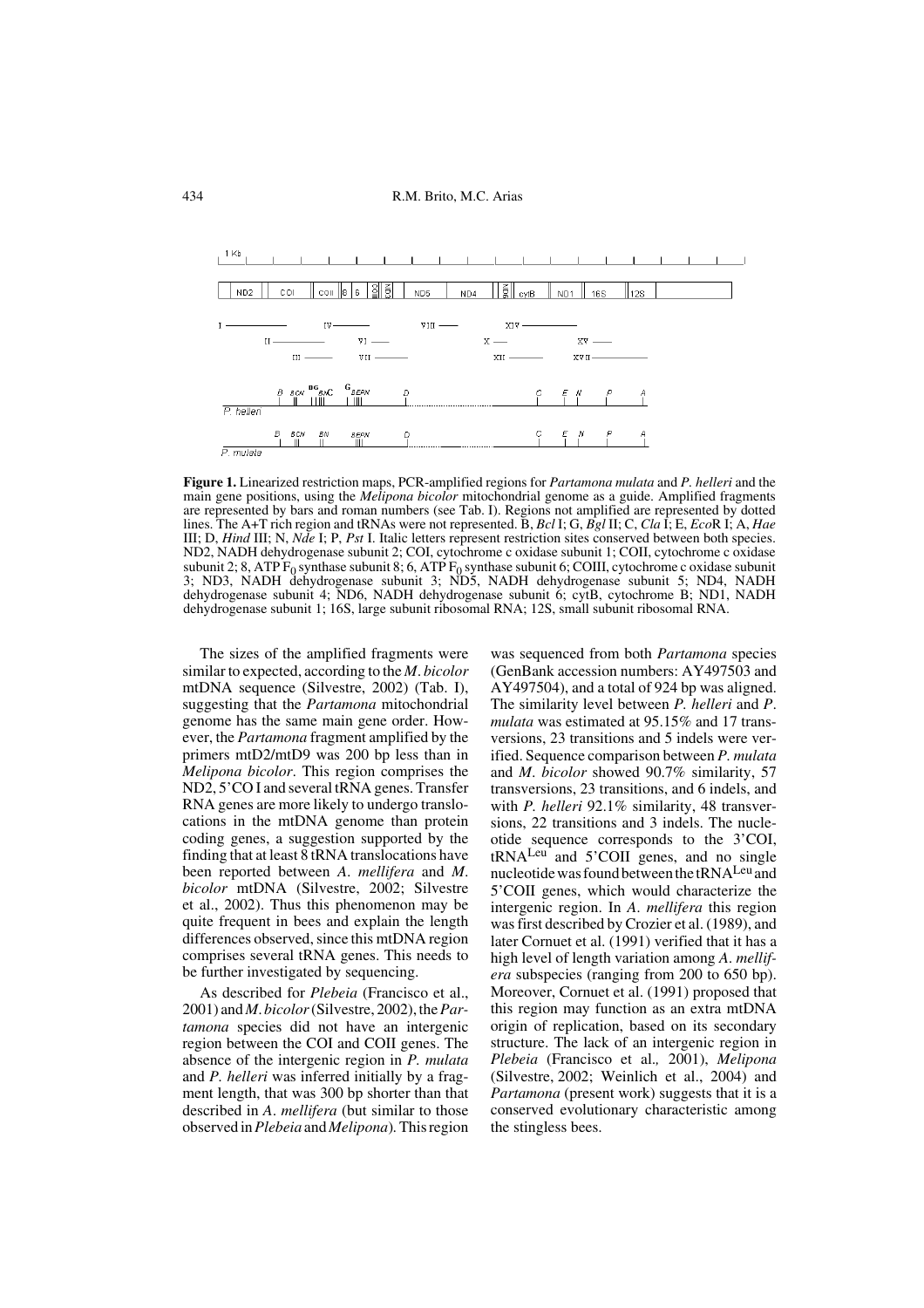# **3.2. Partial restriction maps of** *Partamona mulata* **and** *P. helleri*

Of the 12 restriction enzymes used on all fragments, three (*Eco*R V; *Sca* I, and *Xho* I) did not cut in either species. The enzyme *Pvu* II was tested only on the mtD36/16SR fragment and no cleavage was observed. Sixteen restriction sites were detected in *P. mulata* and 20 in *P. helleri,* corresponding to 94 and 118 base pairs, respectively. Partial restriction maps are shown in Figure 1. Some restriction sites were found only in *Partamona* and not in *Melipona* and *Plebeia*. These included: *Bgl* II; *Cla* I; *Hind* III; *Nde* I, in fragment **II** (COI-COII) (Fig. 1); *Bcl* I; *Bgl* II; *Pst* I in **IV** (COII/ATPase 6 and 8) and *Nde* I in **XIV** (cytB and ND1). Moreover, some of those above mentioned sites were exclusive for *P. helleri*; such as *Bgl* II and *Hind* III in **II**; and *Bgl* II in **IV** (Fig. 1). However, restriction site differences that appear fixed must be considered premature until surveys of population samples are completed.

Comparing our results to mtDNA restriction maps previously described for *A*. *mellifera* (Crozier and Crozier, 1993), *Plebeia* (Francisco et al., 2001) and *Melipona* (Weinlich et al., 2004), we verified that some restriction sites seem to be very conserved within corbiculate bees, such as: *Bcl* I sites in fragment **II**; *Eco*R I and *Cla* I in **XIV** and *Pst* I in **XV** (Fig. 1).

Some restriction sites were shared exclusively among bees from the tribe Meliponini such as: *Cla* I site in fragment **III** (but not in *Melipona rufiventris* and *P. mulata*); *Hind* III in fragment **VII** except for *Melipona melanoventer* and *M. rufiventris*; and *Hae* III in fragment **XVII**. We also found *Partamona* sites that were shared with one other species or genus: *Bcl* I and *Nde* I in fragment **III** with *A*. *mellifera*; *Nde* I in fragment **IV** with *Plebeia* except *Plebeia saiqui*; and one *Cla* I site on fragment **II** shared only with *Plebeia* sp.

The PCR+RFLP technique employed here provides the first molecular characterization of the mitochondrial genome of *Partamona* species. We were able to show that, in spite of *Taq* polymerase errors, it is possible to use this technique to map restriction sites as an alternative to Southern blot procedures. This PCR based method has some clear advantages over Southern blot mapping, as the latter can require a

probe with high specificity, considerably more sample DNA to conduct the restriction digestions and more time and labor. *Taq* polymerase errors are easily resolved by repeating doubtful results, digesting PCR products from different reactions or even digesting other fragments that overlap with the suspect one. The potential of PCR+RFLP to assess genetic variability has been demonstrated in various studies on birds, lagomorpha, rodents, primates and fishes (Lovette et al., 1999; Mamuris et al., 2001; Perwitasari-Farajallah, 2001; Ittig et al., 2002; Papasotiropoulos et al., 2002). We plan to further use this technique to analyze mitochondrial haplotypes in population genetics studies of the Meliponini.

The data obtained here constitutes the first step toward haplotype recognition that will be useful in population genetic studies of *Partamona helleri* and *P. mulata.* The variability found in the mtDNA of these species also suggests that this methodology can be used to investigate phylogenetic relationships within and among *Partamona* groups.

# **ACKNOWLEDGEMENTS**

We are grateful to Núcleo de Estudo da Fauna (NIEFA) – Universidade Federal de Mato Grosso for the great cooperation; to Dr. Lucio A.O. Campos of Universidade Federal de Viçosa for providing *Partamona helleri* specimens; to Mr. João Losano (Piuval Farm, Poconé – MT – Brazil) for allowing us to collect *P. mulata* specimens at his private property; to Susy Coelho for technical support; and to Dr. Walter Steven Sheppard for his comments and English revision. This work was financially supported by FAPESP.

**Résumé** – **Caractérisation de l'ADN mitochondrial de deux espèces de** *Partamona* **(Hymenoptera, Apidae, Meliponini) par PCR + RFLP et séquençage.** Le genre *Partamona* comprend 33 espèces et sa large répartition s'étend du sud du Brésil et du Paraguay jusqu'au Pérou et au sud du Mexique (Pedro et Camargo, 2000). On a essayé de tirer des conclusions sur l'évolution de ce groupe d'abeilles, bien que le faible niveau de variabilité trouvé n'autorise que la détermination des groupes phylogénétiques principaux au sein du genre. Les analyses d'ADN mitochondrial (ADNmt) ont pourtant été utilisées dans des études de parenté génétique parmi les espèces appartenant à la tribu des Meliponini et ont montré une variabilité aux niveaux intergénérique, interspécifique et intraspécifique. Le but du présent travail était de caractériser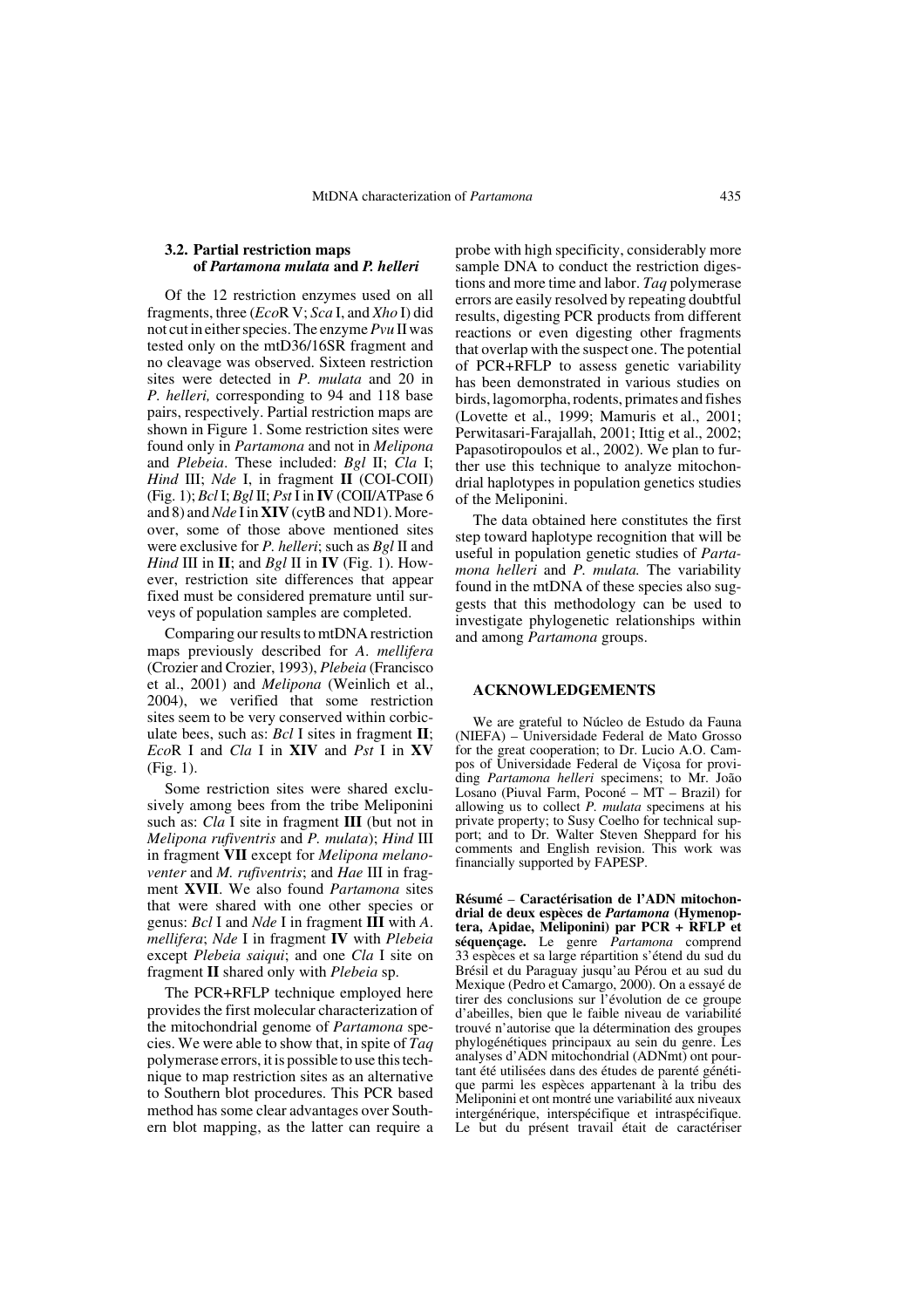l'ADNmt de deux espèces d'abeilles du genre *Partamona*. En utilisant comme modèle la séquence de l'ADNmt de *Melipona bicolor*, nous avons pu amplifier 12120 pb de d'ADNmt de *P. mulata* et 10300 pb de celui de *P. helleri*, ce qui correspond respectivement à 65,5 % et 55,7 % de leur génome mitochondrial total (Tab. I et Fig. 1). L'absence de région intergénique entre les gènes cytochrome oxydase I (COI) et cytochrome oxydase II (COII) a été confirmée par le séquençage. Cette absence chez *Partamona* et chez d'autres Meliponini suggère qu'il s'agit d'un caractère phylogénétique conservé parmi les abeilles sans aiguillon. Des cartes partielles ont été construites d'après la digestion par 8 enzymes de restriction des fragments amplifiés par PCR. Les tests de digestion ont montré l'existence de 16 sites de restriction pour *P. mulata* et de 20 pour *P. helleri* (Fig. 1), certains sites étant limités au genre alors que d'autres sont partagés avec d'autres espèces de Meliponini. Nous pensons que les analyses moléculaires d'ADNmt fourniront d'autres données afin de mieux établir la relation génétique au sein des espèces de *Partamona* et entre elles.

#### *Partamona* **/ Meliponini / abeille sans aiguillon / ADNmt / carte de restriction / PCR / RFLP**

**Zusammenfassung** – **Eigenschaften der Mitochondrien DNA von zwei** *Partamona* **Arten (Hymenoptera, Apidae, Meliponini) nach PCR+RFLP und Sequenzierung.** Die Gattung *Partamona* umfasst 33 Arten und ist weit verbreitet, von Südbrasilien und Paraguay bis Peru und Südmexiko (Pedro und Camargo, 2003). Es wurde versucht, auf die Evolution dieser Bienengruppe zu schließen, obwohl die geringe Variabilität nur die Bestimmung der Hauptgruppen innerhalb dieser Gattung ermöglichte. Erfolgreiche Analysen der Mitochondrien DNA (mtDNA) ergaben sich jedoch bei Studien über die genetische Verwandtschaft zwischen Arten der Meliponini. Sie ergaben eine Variabilität sowohl zwischen den Gattungen, als auch zwischen und innerhalb der Arten. Deshalb sollte in dieser Arbeit die mtDNA von 2 Arten der Gattung *Partamona* charakterisiert werden. Als Modell benutzten wir die mtDNA Sequenz *Melipona bicolor*, und konnten so 12120 bp von *P. mulata* und 10300 bp der *P. helleri* mtDNA amplifizieren. Das sind etwa 65,5 % bzw. 55,7 % des gesamten Mitochondrien Genoms (Tab. I und Abb. 1). Wir fanden keine Sequenzen zwischen den Genen der Cytochrom Oxidase I (COI) und Cytochrom Oxidase II (COII). Dieses Fehlen eines Bereichs zwischen den Genen bei *Partamona* sowie bei anderen Arten der Meliponini weist darauf hin, dass es sich hierbei um ein evolutionskonservatives Merkmal bei Stachellosen Bienen handelt. Partielle Restriktionskarten wurden durch die Verdauung mit 8 Restriktionsenzymen von mit PCR amplifizierten Fragmenten erstellt. Die Verdauungstests ergaben 16 Schnittstellen bei *P. mulata* und 20 bei *P. helleri* (Abb. 1). Einige Schnittstellen waren auf die Gattung beschränkt, einige waren auch bei andere Arten der Meliponini vorhanden. Wir glauben, dass die molekulare Analyse der mtDNA zusätzliche Daten aufzeigen wird, um die genetische Verwandtschaft innerhalb und zwischen den *Partamona* Arten besser darzustellen.

#### *Partamona* **/ Meliponini / mtDNA / pcr / rflp / Restriktionskarten / Stachellose Biene**

#### **REFERENCES**

- Arias M.C., Francisco F.O., Silvestre D., Weinlich R., Sheppard W.S. (1998) Utilização de pares de *primers* específicos para amplificação integral do genoma mitocondrial de abelhas *Apis mellifera,* Anais do III Encontro Sobre Abelhas, Ribeirão Preto, Brasil, p. 271.
- Avise J.C., Arnold J., Ball R.M., Bermingham E., Lamb T., Niegel J.E., Reeb C.A., Saunders N.C. (1987) Intraspecific phylogeography: The mitochondrial DNA bridge between population genetics and systematics, Annu. Rev. Ecol. Syst. 18, 489–522.
- Azevedo G.G., Zucchi R. (2000) Relações etológicas entre *Partamona* Schwarz e *Parapartamona* Schwarz (Hymenoptera, Apidae, Meliponinae), Anais do IV Encontro Sobre Abelhas, Ribeirão Preto, Brasil, pp. 258–264.
- Brito-Ribon R.M., Miyazawa C.S., Pompolo S.G. (1999) First karyotype characterization of four species of *Partamona* (Friese, 1980) (Hymenoptera, Apidae, Meliponinae) in Mato Grosso state – Brazil, Cytobios 100, 19–26.
- Brito R.M., Caixeiro A.P.A., Pompolo S.G., Azevedo G.G. (2003) Cytogenetic data of *Partamona peckolti* (Hymenoptera, Apidae, Meliponini) by C banding and fluorochrome staining with DA/  $CMA<sub>3</sub>$  and DA/DAPI, Genet. Mol. Biol. 26, 53– 57.
- Camargo J.M.F., Pedro S.R.M. (2003) Meliponini neotropicais: o gênero *Partamona* Schwarz, 1939 (Hymenoptera, Apidae, Apinae) – bionomia e biogeografia, Rev. Brasil. Entomol. 47, 311–372.
- Cornuet J.-M., Garnery L., Solignac M. (1991) Putative origin and function of the intergenic region between COI and COII of *Apis mellifera* L. mitochondrial DNA, Genetics 1128, 393–403.
- Corpet F. (1988) Multiple sequence alignment with hierarchical clustering, Nucleic Acids Res. 16, 10881–10890.
- Crozier R.H., Crozier Y.C. (1993) The mitochondrial genome of the honeybee *Apis mellifera*: complete sequence and the genome organization, Genetics 133, 97–117.
- Crozier R.H., Crozier Y.C., Mackinlay A.G. (1989) The CO-I and CO-II region of honeybee mitochondrial DNA: evidence for variation in insect mitochondrial evolutionary rates, Mol. Biol. Evol. 6, 399–411.